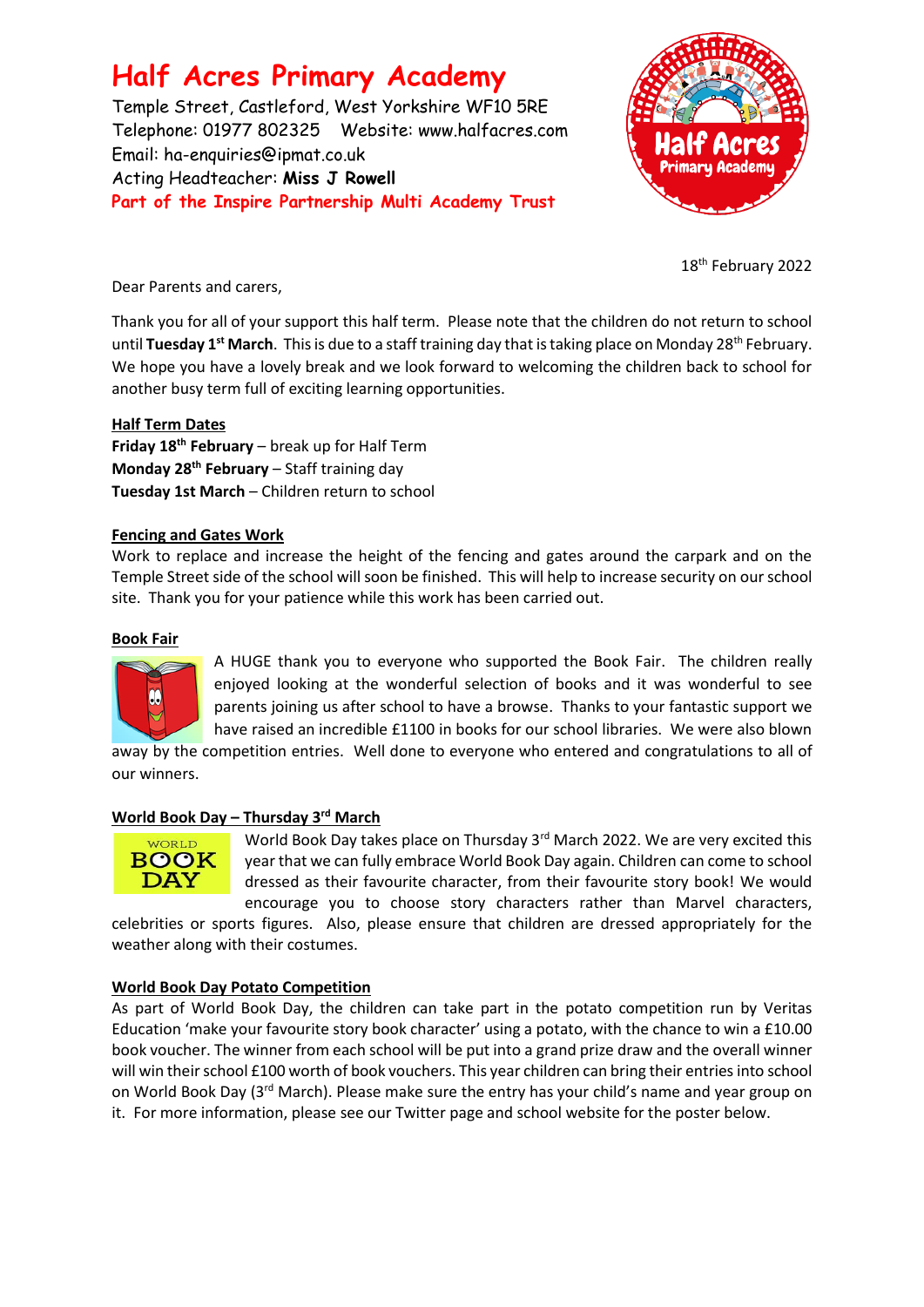

## **Hogwarts Great Hall Banquet**

Dolce will be hosting a 'Hogwarts Great Hall Feast' as part of our World Book Day celebrations on Thursday 3<sup>rd</sup> March. The menu will include tasty dishes such as:

- Chamber of Secrets Fish Burger on a Bun,
- Cornish Pixie Pie with gravy,
- Fresh Jacket potato with a choice of fillings.

Every child who has a school dinner on this day will also be in with a chance to win a £5.00 Amazon gift voucher.

#### **Red Nose Day**



Red Nose Day 2022 takes place on Friday 18<sup>th</sup> March. We are asking children to come into school in a red top/comic relief top (along with optional comic relief items) to show their support. We are supporting comic relief to help people live free from poverty, violence and discrimination, because we have the power to change lives. All we ask is for parents

to go online: [Pay in your money | Comic Relief](https://www.comicrelief.com/rednoseday/fundraise/pay-in-your-money) to make a small donation, as unfortunately we cannot accept any cash into school.

#### **Attendance**

Attendance and punctuality are essential for your child to make the most of their learning. The children are encouraged to have 100% attendance, and aim for a minimum of 97% over the Academic year. **We also expect pupils to arrive at school by 9am each morning – thank you for your support with this.**

| Class      | % Attendance this Week |
|------------|------------------------|
| Nursery am | $97.27\%$              |
| Nursery pm | 85.33%                 |
| <b>YRM</b> | 91.19%                 |
| <b>YRN</b> | 92.00%                 |
| 1Κ         | 93.85%                 |

We are pleased to share the weekly attendance for each class: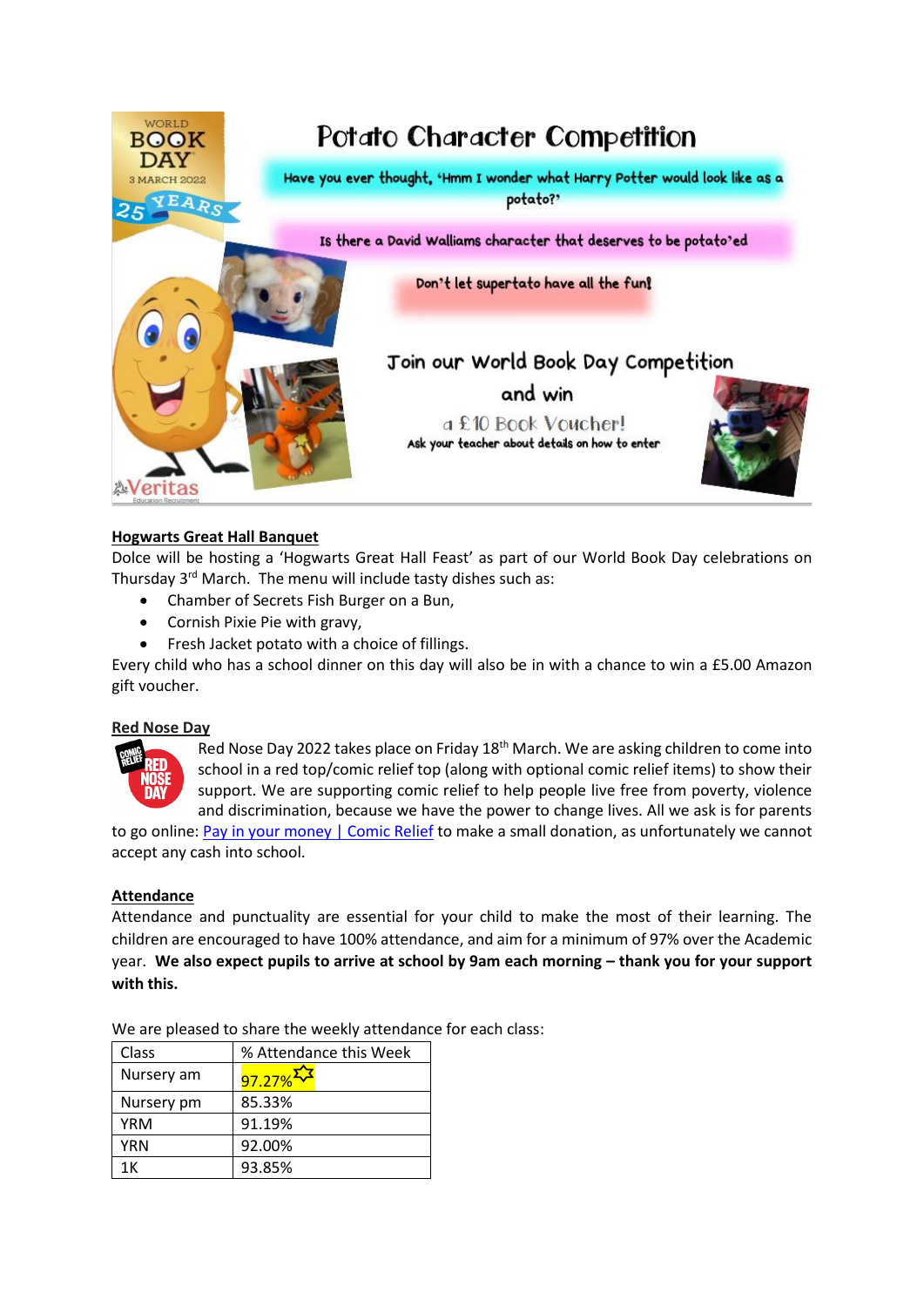| 1W           | 96.39% |
|--------------|--------|
| 2C           | 96.39% |
| 2S           | 92.42% |
| 3AB          | 95.65% |
| 3M           | 91.79% |
| 4Mc          | 93.33% |
| 5BW          | 97.14% |
| 5R           | 92.50% |
| 60           | 96.62% |
| Whole School | 94.10% |

Two classes have achieved our target percentage of 97% this week – well done! Congratulations to Nursery am  $\frac{1}{2}$  who have the highest percentage this week and to Class 5BW who were just 0.13% behind.

## **Come and join the Team - Job Vacancies**

Currently, we are advertising are for an Administrative Officer. If you, or someone you know, may be interested in joining our friendly school and Trust, please see the advert below and the school website for further information. We look forward to hearing from you.

## **How do you feel?**

Wakefield council are undertaking a survey around its key services. If you would like to take part, please see the information below, on Twitter and email:

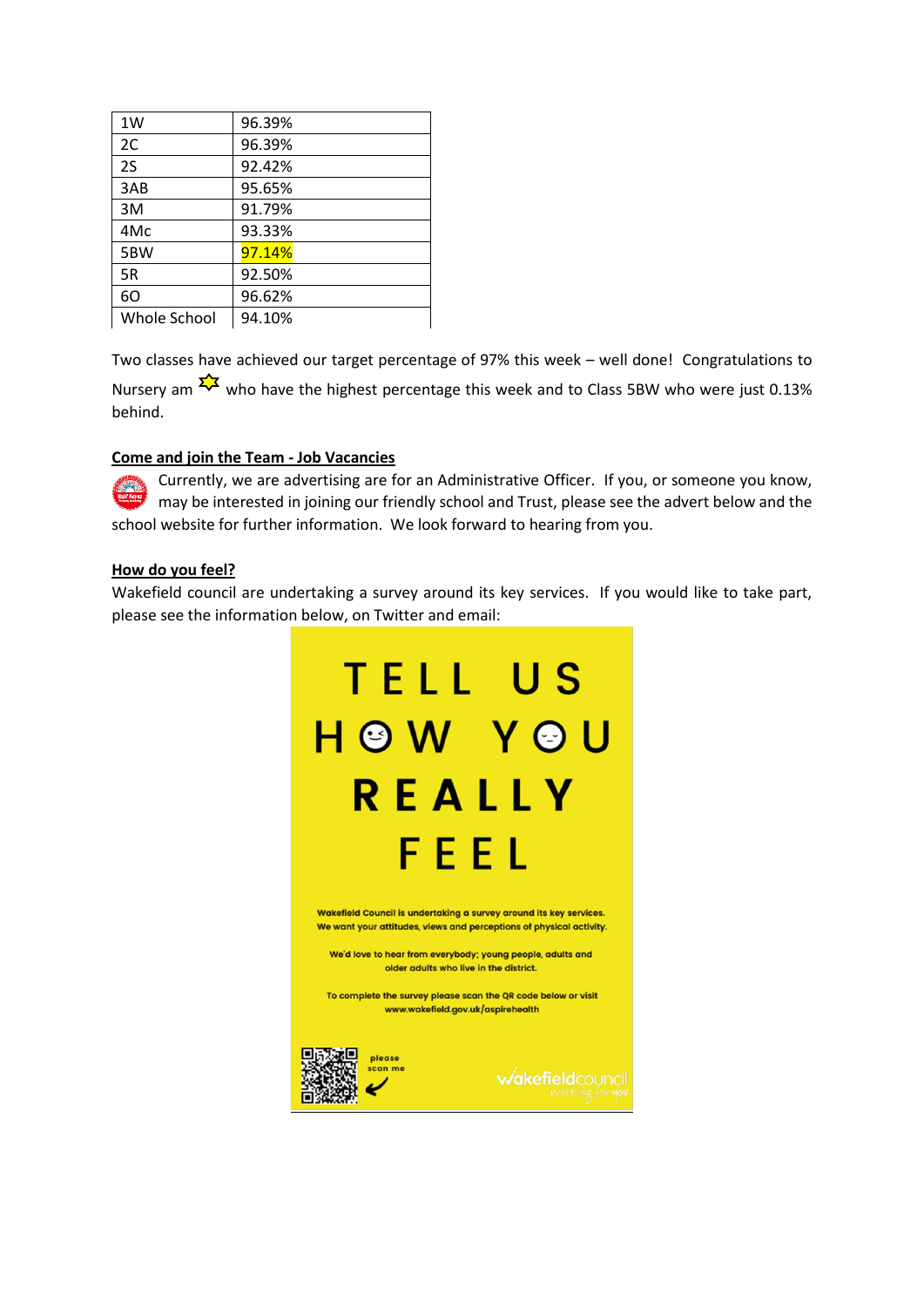## **Twitter**

Please follow our Twitter page on: @IPMATHalf\_Acres or [https://twitter.com/IPMATHalf\\_Acres](https://twitter.com/IPMATHalf_Acres)

to see school updates. We also celebrate our Star of the Week and Class Dojo Champion winners on this each week.

Thank you for your continued support.

Kind regards,

Miss J Rowell Acting Headteacher